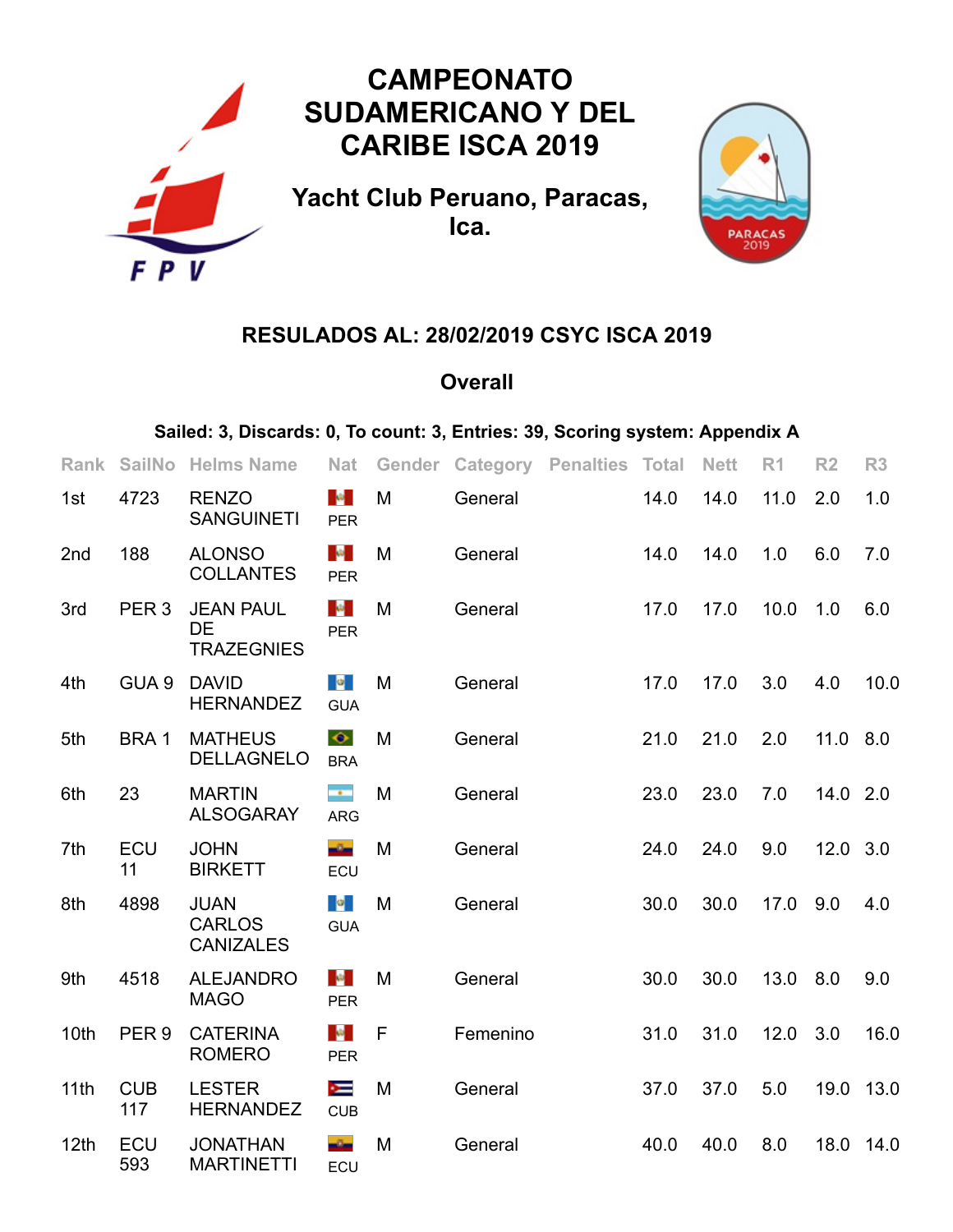| Rank             | <b>SailNo</b>     | <b>Helms Name</b>                        | <b>Nat</b>                                | Gender | Category              | <b>Penalties Total</b> |      | <b>Nett</b> | R <sub>1</sub>     | R <sub>2</sub> | R3        |
|------------------|-------------------|------------------------------------------|-------------------------------------------|--------|-----------------------|------------------------|------|-------------|--------------------|----------------|-----------|
| 13 <sub>th</sub> | COL<br>255        | <b>SIMON</b><br><b>GOMEZ</b>             | —<br>COL                                  | M      | Juvenil               |                        | 41.0 | 41.0        | 6.0                |                | 13.0 22.0 |
| 14 <sub>th</sub> | 81                | <b>ESNEIRY</b><br><b>PEREZ</b>           | -5<br><b>DOM</b>                          | M      | General               |                        | 42.0 | 42.0        | 14.0               | 17.0 11.0      |           |
| 15 <sub>th</sub> | <b>CHI 11</b>     | <b>RICARDO</b><br><b>SEGUEL</b>          | <b>CHI</b>                                | M      | Juvenil               |                        | 48.0 | 48.0        | 4.0                | 25.0           | 19.0      |
| 16th             | <b>CUW</b><br>680 | <b>JÜRGEN</b><br><b>SCHNEIDER</b>        | ∸<br><b>CUW</b>                           | M      | Master                |                        | 48.0 | 48.0        | 21.0               | 7.0            | 20.0      |
| 17th             | CAN <sub>2</sub>  | <b>LUKE</b><br><b>RAMSAY</b>             | <b>P</b><br>CAN                           | M      | General               |                        | 50.0 | 50.0        | 40.0<br><b>UFD</b> | 5.0            | 5.0       |
| 18th             | <b>CUW</b><br>3   | <b>DARIUS</b><br><b>BERENOS</b>          | <b>CUW</b>                                | M      | Juvenil               |                        | 52.0 | 52.0        | 16.0               | 15.0 21.0      |           |
| 19th             | 4865              | <b>ALEX</b><br><b>ZIMMERMANN</b>         | M.<br><b>PER</b>                          | M      | Master                |                        | 53.0 | 53.0        | 20.0               | 16.0 17.0      |           |
| 20th             | 304               | <b>SANTIAGO</b><br><b>CANZIANI</b>       | $\mathcal{A}^{\text{in}}$ .<br><b>PER</b> | M      | General               |                        | 55.0 | 55.0        | 22.0               | 10.0 23.0      |           |
| 21st             | CHI <sub>1</sub>  | <b>MATIAS</b><br><b>BLANCO</b>           | CHI                                       | M      | General               |                        | 55.0 | 55.0        | 15.0               | 22.0 18.0      |           |
| 22nd             | <b>PUR</b><br>25  | <b>AGUSTIN</b><br>LAZARO-<br><b>LUGO</b> | N<br><b>PUR</b>                           | M      | General               |                        | 61.0 | 61.0        | 18.0               |                | 31.0 12.0 |
| 23rd             | 4896              | <b>FERNANDA</b><br><b>HIGUERAS</b>       | $\mathcal{M}_\mathrm{c}$<br><b>PER</b>    | F      | Juvenil -<br>Femenino |                        | 68.0 | 68.0        | 19.0               | 20.0 29.0      |           |
| 24th             | 4885              | <b>BRUNO</b><br><b>BROUWERS</b>          | <b>CUW</b>                                | M      | Juvenil               |                        | 74.0 | 74.0        | 24.0               | 23.0 27.0      |           |
| 25 <sub>th</sub> | 284               | <b>FRANCESCA</b><br><b>BALTA</b>         | $\Delta \theta_{\rm eff}$<br><b>PER</b>   | - F    | Femenino              |                        | 75.0 | 75.0        | 23.0 24.0 28.0     |                |           |
| 26th             | 4718              | <b>ALBERTO</b><br><b>VARILLAS</b>        | $\mathbf{M}_{\mathrm{eff}}$<br><b>PER</b> | M      | Juvenil               |                        | 78.0 | 78.0        | 26.0 21.0 31.0     |                |           |
| 27th             | <b>CHI 17</b>     | <b>DIEGO</b><br><b>GONZALEZ</b>          | ۳.<br><b>CHI</b>                          | M      | General               |                        | 85.0 | 85.0        | 40.0<br><b>DSQ</b> | 30.0 15.0      |           |
| 28th             | <b>CHI</b><br>136 | PEDRO VERA                               | ه د<br><b>CHI</b>                         | M      | General               |                        | 88.0 | 88.0        |                    | 25.0 37.0 26.0 |           |
| 29th             | 4528              | <b>JIM KOEHLER</b>                       | 트<br><b>USA</b>                           | M      | Master                |                        | 90.0 | 90.0        |                    | 27.0 38.0 25.0 |           |
| 30th             | 4712              | <b>MATEO VEGA</b>                        | $\mathcal{A}^{\text{in}}$<br><b>PER</b>   | M      | Juvenil               |                        | 90.0 | 90.0        |                    | 28.0 32.0 30.0 |           |
| 31st             | 4531              | <b>ANTONIO DE</b><br><b>LOR RIOS</b>     | $\mathbf{M}_{\mathrm{eff}}$<br><b>PER</b> | M      | General               |                        | 92.0 | 92.0        | 29.0 28.0 35.0     |                |           |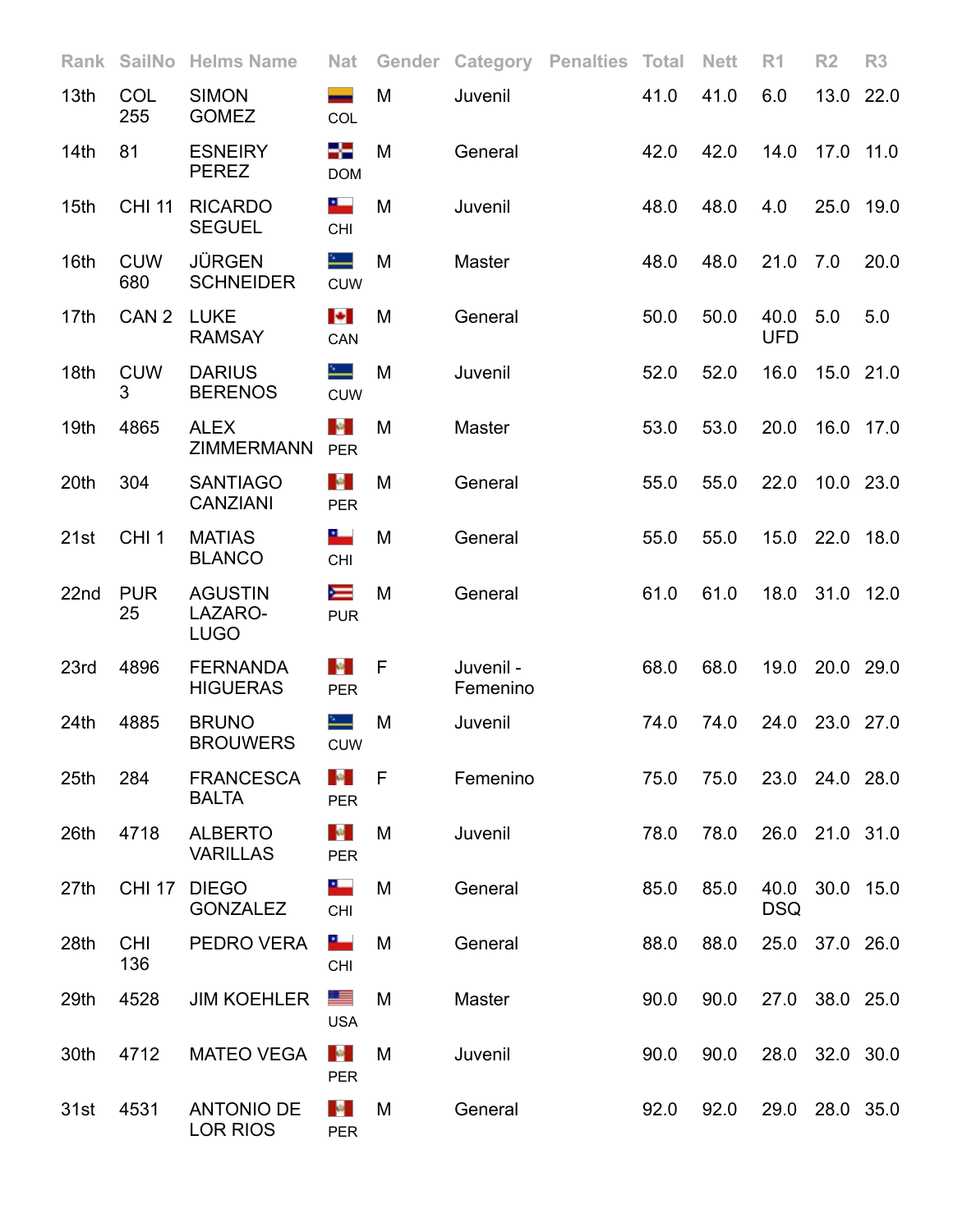|      | Rank SailNo | <b>Helms Name</b>                                | <b>Nat</b>                                | Gender       | Category              | <b>Penalties Total</b> |       | <b>Nett</b> | R <sub>1</sub>     | R <sub>2</sub> | R3                 |
|------|-------------|--------------------------------------------------|-------------------------------------------|--------------|-----------------------|------------------------|-------|-------------|--------------------|----------------|--------------------|
| 32nd | 2112        | <b>FERNANDA</b><br><b>SAN ROMAN</b>              | a l<br><b>PER</b>                         | F            | Juvenil -<br>Femenino |                        | 93.0  | 93.0        | 31.0               | 29.0           | 33.0               |
| 33rd | 31          | <b>CARLOS</b><br><b>GOMEZ</b>                    | ۳.<br><b>CHI</b>                          | M            | General               |                        | 95.0  | 95.0        | 34.0               | 27.0 34.0      |                    |
| 34th | 4565        | <b>GUSTAVO</b><br><b>GOMEZ</b><br><b>SANCHEZ</b> | $\mathbf{M}_{\mathrm{eff}}$<br><b>PER</b> | M            | <b>Master</b>         |                        | 95.0  | 95.0        | 30.0               | 33.0 32.0      |                    |
| 35th | 4741        | <b>VANIA</b><br>TAMAYO                           | $\omega$<br><b>PER</b>                    | $\mathsf{F}$ | Juvenil -<br>Femenino |                        | 96.0  | 96.0        | 33.0               | 26.0 37.0      |                    |
| 36th | 5           | <b>MATIAS</b><br><b>PONCELL</b>                  | ۰.<br><b>CHI</b>                          | M            | General               |                        | 100.0 | 100.0       | 40.0<br><b>DNF</b> | 36.0           | 24.0               |
| 37th | 4021        | <b>SELIM</b><br><b>GUVENER</b>                   | $C^*$<br><b>TUR</b>                       | M            | General               |                        | 107.0 | 107.0       | 32.0               | 39.0           | 36.0               |
| 38th | 4720        | <b>DANIEL</b><br><b>GREIF</b>                    | $\mathbf{M}_{\mathrm{eff}}$<br><b>PER</b> | M            | Juvenil               |                        | 107.0 | 107.0 35.0  |                    | 34.0 38.0      |                    |
| 39th | 111         | <b>MATIAS</b><br><b>DUFFO</b>                    | <b>B</b><br><b>PER</b>                    | M            | Juvenil               |                        | 111.0 | 111.0       | 36.0               | 35.0           | 40.0<br><b>DNF</b> |